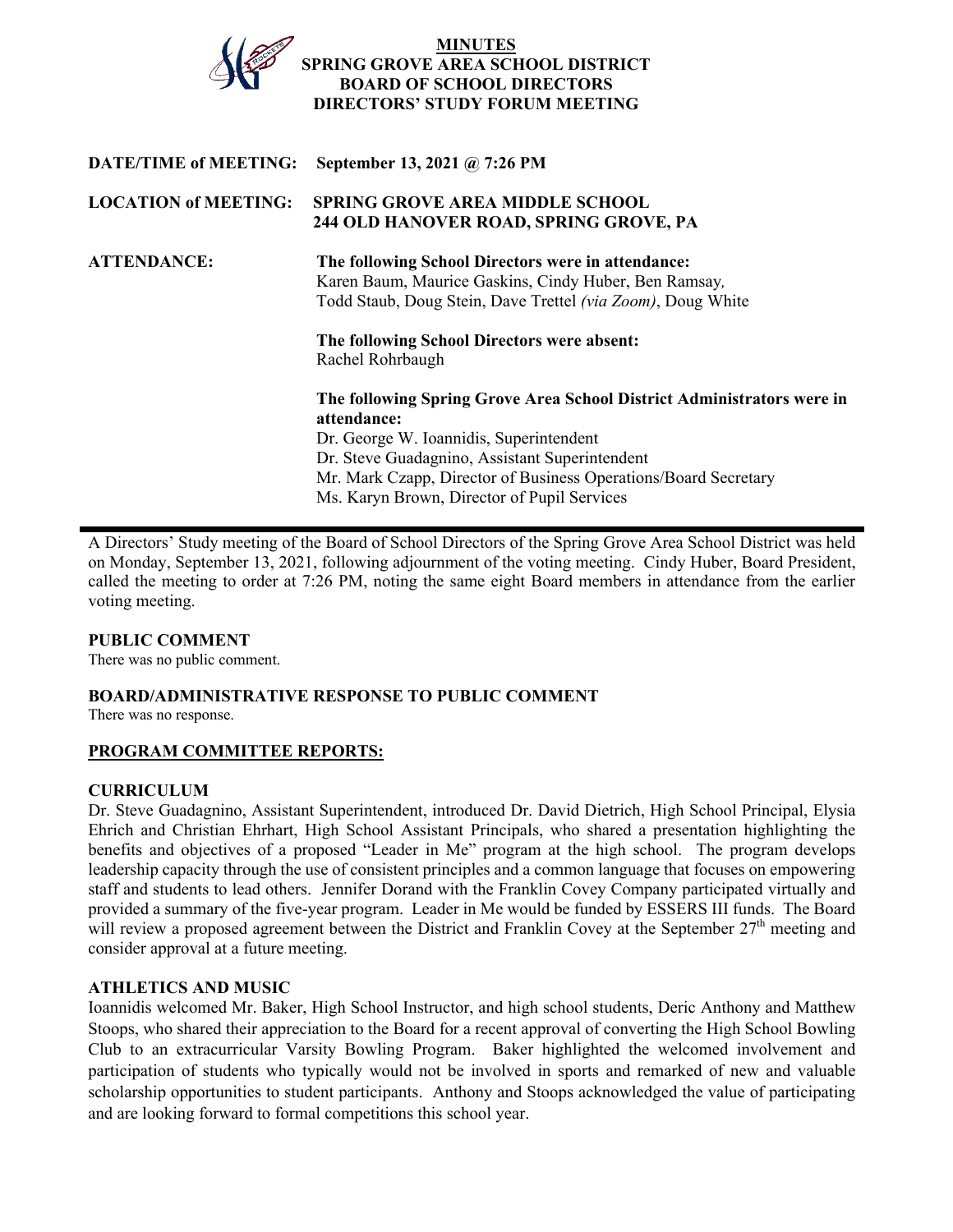### **BUSINESS & FINANCE COMMITTEE REPORTS:**

### **BUDGET & FINANCE**

At the request of the Board, Melissa Freestone, Nutrition Services Manager, shared a report on the ongoing issue of national food supply chain delivery restrictions. Freestone noted the District's continued efforts to order in advance, have items shipped directly to educational buildings, and use fresh produce from local business owners when and where feasible to assist with the challenges. Emergency waivers and menu changes are available and utilized when necessary. Gaskins commended Freestone and the administration for efforts made to prepare ahead of time on behalf of our students.

Mark Czapp, Director of Business Operations, presented a proposed 2022-2023 Budget Timeline for consideration. White requested a detailed list in addition to a line list of budgeted items for the ensuing year. The Board will consider approval of the proposed timeline at the September  $27<sup>th</sup>$  Regular Voting Meeting.

#### **BUILDINGS & GROUNDS**

Ioannidis, Czapp, and Bill Stiles, District Buildings and Grounds Manager, presented a Memorandum outlining several proposed large-scale facilities projects and potential real estate transactions discussed during the August 28th Annual Facilities Walkthrough. Ioannidis stated that Board consensus through a formal action at the September 27<sup>th</sup> Regular Voting Meeting would allow the administration to move forward with next steps and continue conversations with potential vendors and participating organizations in preparation for agreements and/or quotes necessary to present to the Board for action consideration. Stein stated his concern for costs, timing of the proposed transactions, and preservation of the ESC as a historical building. Ioannidis shared that a summary will be shared with the Board each month, as needed, with budget presentations and explained that proposals related to all items listed on the docket would be prioritized, the scope of work detailed, and presented to the Board for consideration.

### **MANAGEMENT COMMITTEE REPORTS:**

### **POLICY**

Dr. Steve Guadagnino, Assistant Superintendent, presented a Memorandum outlining ten proposed Comprehensive Plan Steering Committee member lists for consideration. While it is not required to have Board approval of the committee representatives, Guadagnino explained that acknowledgment will be requested at the September 27<sup>th</sup> Regular Voting Meeting as a matter of reference.

Ioannidis presented a proposed 2022 Board Meeting Calendar for review. The Board will consider approval of the proposed dates at the September  $27<sup>th</sup>$  Regular Voting Meeting.

Czapp presented a list of PSBA Officer Elections candidates for review and consideration for placement on the September 27<sup>th</sup> Regular Voting Meeting agenda. Following the Board's action, Czapp will cast the vote on behalf of the Board with PSBA as Board Secretary. President Huber will review all candidates and share names with Czapp to include on the agenda.

#### **PERSONNEL**

Stein presented a confidential Memorandum of personnel considerations for Board action at the September  $27<sup>th</sup>$ meeting.

Prior to adjournment, Karen Baum requested the administration follow up to public comments this evening related to reports of CNN news coverage in classrooms.